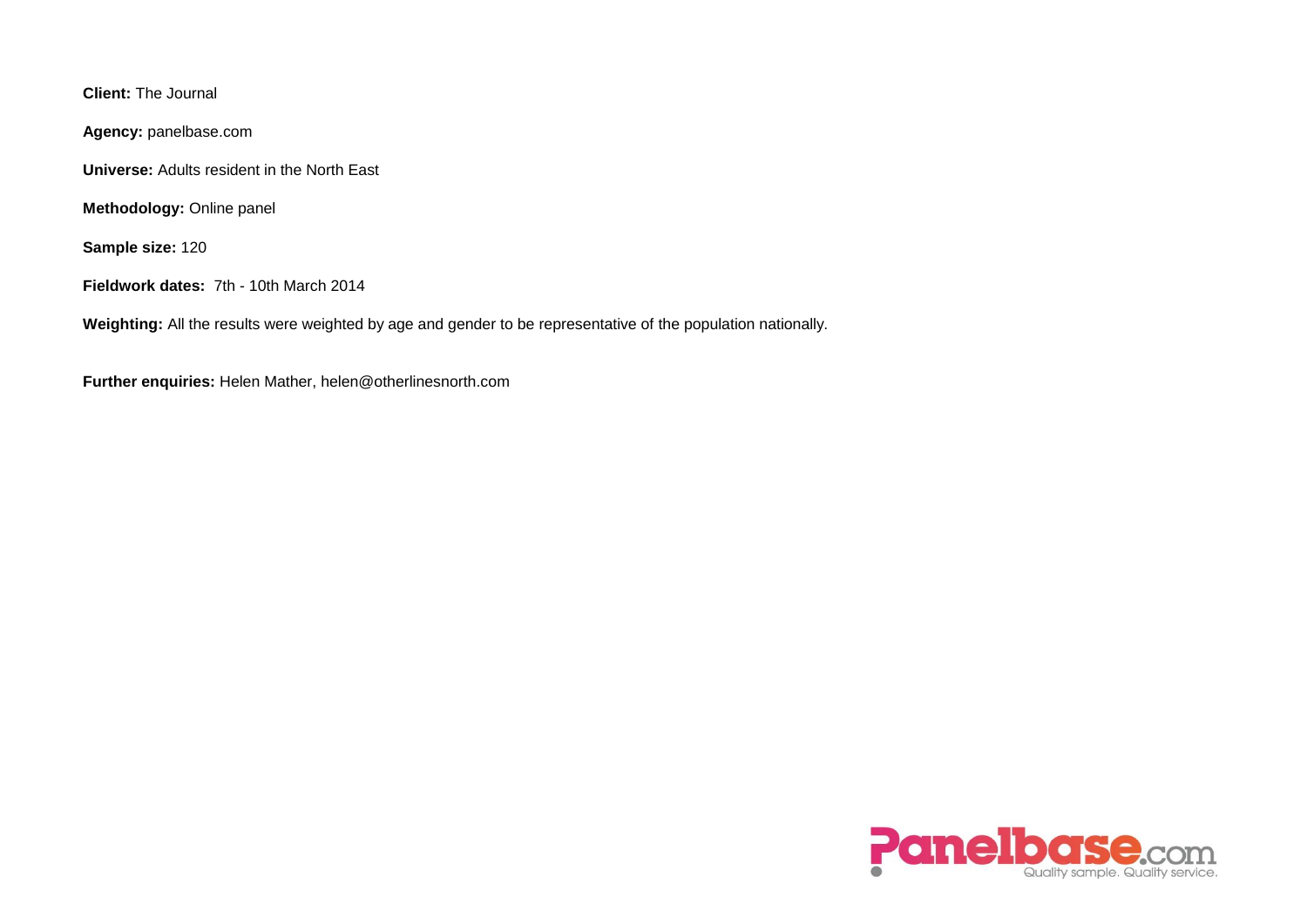## NE (weighted to Nat Rep)

|                                                |                       |                 | Total      | Gender          |                    |                             |                 |                    |                      |
|------------------------------------------------|-----------------------|-----------------|------------|-----------------|--------------------|-----------------------------|-----------------|--------------------|----------------------|
|                                                |                       |                 |            | Female          |                    |                             | Male            |                    |                      |
|                                                |                       |                 |            | Counts          | Percentage<br>down | <i>Percentage</i><br>across | Counts          | Percentage<br>down | Percentage<br>across |
| Have recent stories about obesity              | Base: All respondents |                 | 120 100.0% | 60.             | $50.0\%$           |                             | 60              | 50.0%              |                      |
| and diet made you want to change<br>your diet? | <b>Yes</b>            | 28              | 23.3%      | 18 <sup>1</sup> | $30.2\%$           | 64.8%                       | 10              | 16.4%              | 35.2%                |
|                                                | No                    | 88              | 73.7%      | 40              | $67.2\%$           | 45.6%                       | 48.             | 80.1%              | 54.4%                |
|                                                | don't know            | $\vert 4 \vert$ | 3.0%       |                 | $2.6\%$            | 43.1%                       |                 | 3.4%               | 56.9%                |
| Have recent stories about obesity              | Base: All respondents |                 | 120 100.0% | 60.             | $50.0\%$           |                             | 60.             | 50.0%              |                      |
| and diet made you want to do more<br>exercise? | Yes                   | 35              | 29.2%      | $22^{\circ}$    | $36.4\%$           | 62.4%                       | 13              | 21.9%              | 37.6%                |
|                                                | No                    | 77              | 63.8%      | 37.             | 61.0%              | 47.8%                       | 40.             | 66.6%              | 52.2%                |
|                                                | don't know            | 81              | 7.1%       |                 | $2.6\%$            | 18.4%                       |                 | 11.5%              | 81.6%                |
| Is the government doing enough to              | Base: All respondents |                 | 120 100.0% | 60              | $50.0\%$           |                             | 60              | 50.0%              |                      |
| protect the Olympic legacy?                    | Yes                   | 16 <sup>1</sup> | 13.0%      | 6               | $10.1\%$           | 38.9%                       | 10 <sup>1</sup> | 15.9%              | 61.1%                |
|                                                | No                    | 32.             | 26.5%      | 14 <sup>1</sup> | 24.0%              | 45.3%                       | 17:             | 29.0%              | 54.7%                |
|                                                | don't know            | 73 -            | 60.5%      | 40.             | 65.9%              | 54.5%                       | 33              | 55.1%              | 45.5%                |

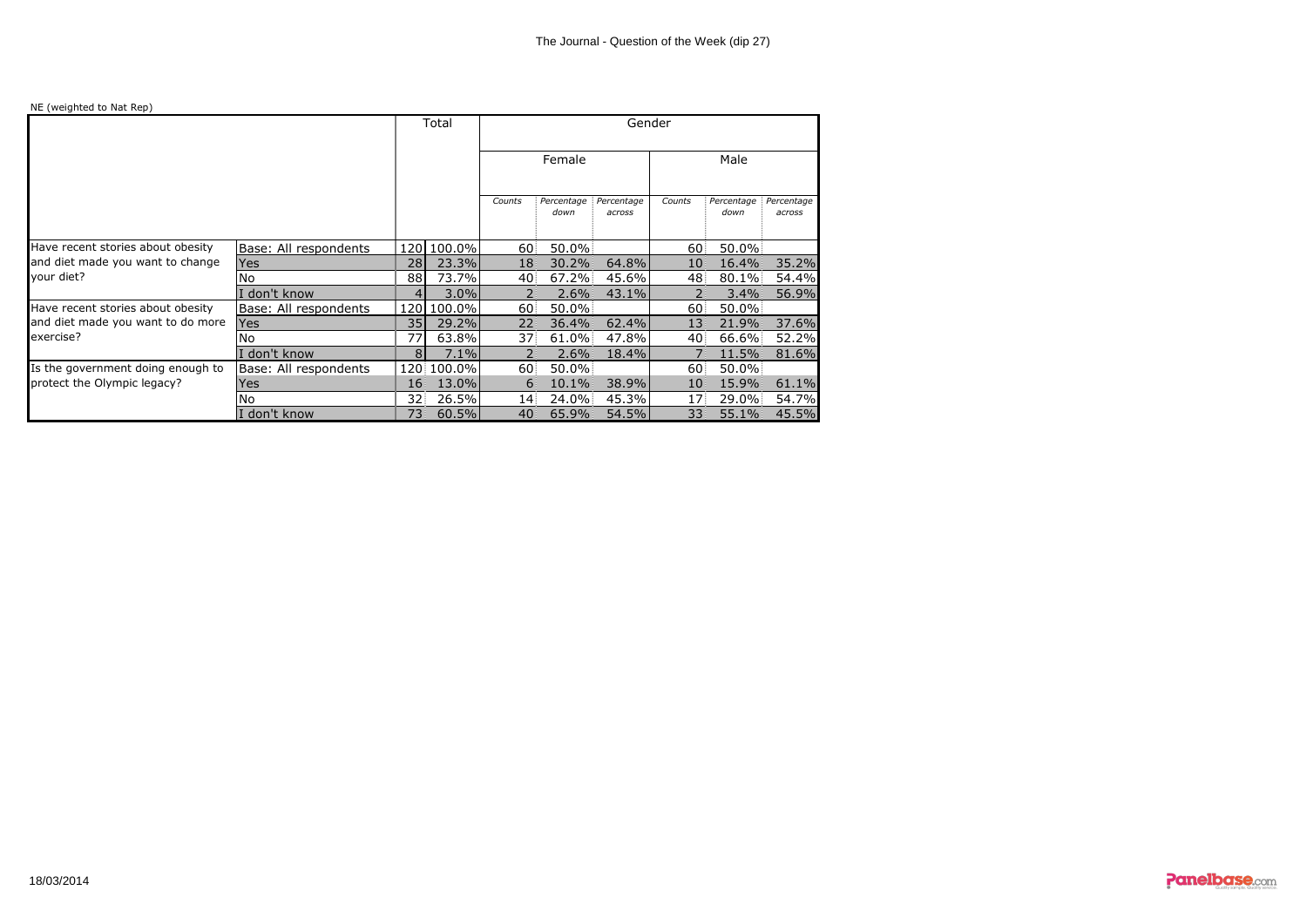**Client:** The Journal

**Agency:** panelbase.com

**Universe:** Adults resident in the UK (excl North East)

**Methodology:** Online panel

**Sample size:** 1000

**Fieldwork dates:** 7th - 10th March 2014

**Weighting:** All the results were weighted by age and gender to be representative of the population nationally.

**Further enquiries:** Helen Mather, helen@otherlinesnorth.com